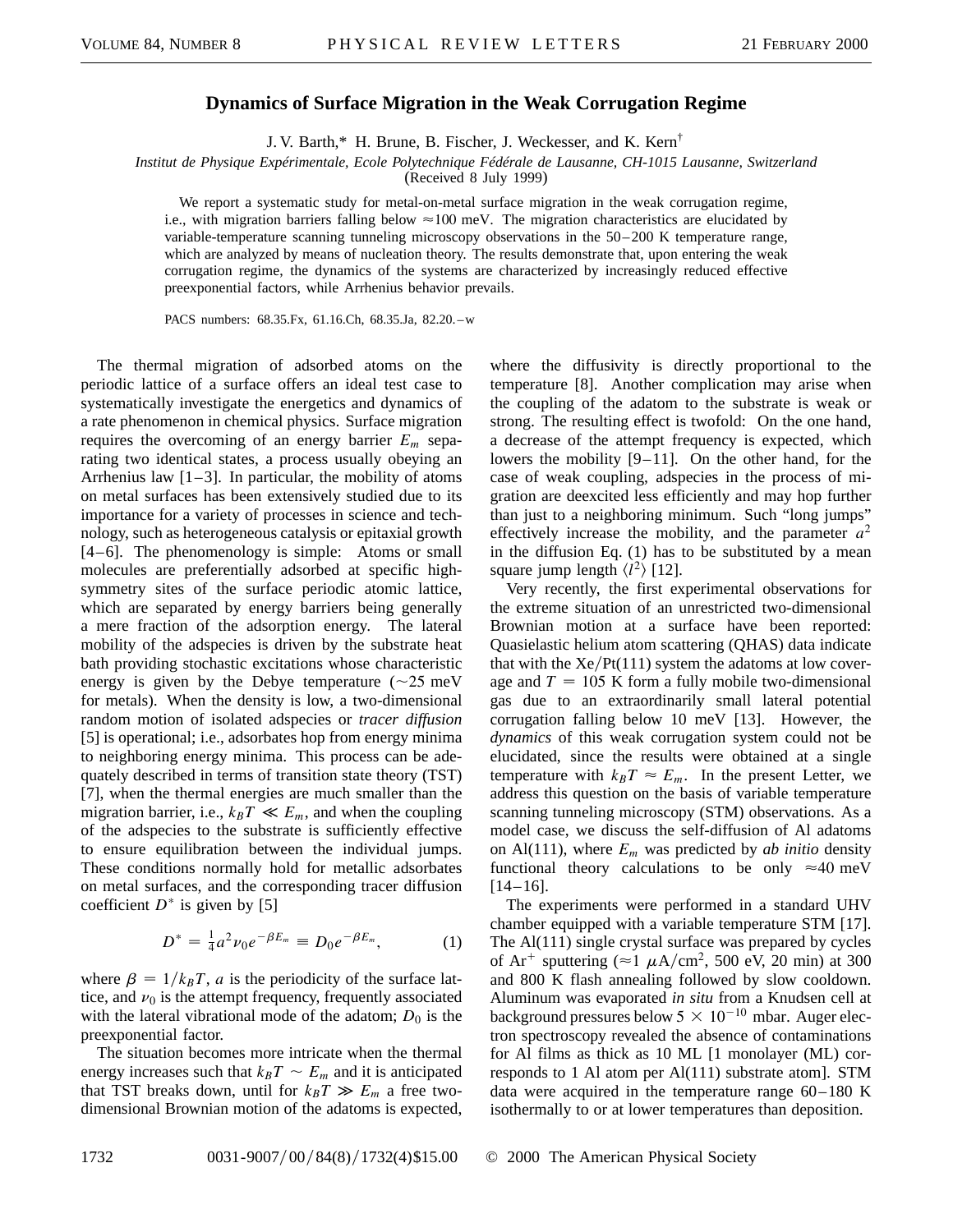The extraordinary small value of the calculated lateral corrugation potential of the  $Al/AI(111)$  system implies that even at low temperatures the thermal energy is a substantial fraction of the migration barrier  $(k_B T/E_m \approx 1/5$ at  $T = 100$  K). The diffusion characteristics of the Al adatoms are derived by directly determining the temperature dependence of the nucleation island density  $n_x$ , which is analyzed by nucleation theory. This method has proven to be a powerful means for the elucidation of tracer diffusion at metal surfaces [18–20]. When the temperature is sufficiently low, the only mobile species on the surface is the isolated adatom. Then the dimers are stable and represent immobile nuclei (i.e., the critical cluster size is  $i = 1$ ). With the present system, the stability of dimers is guaranteed up to elevated temperatures due to the high dimer dissociation energy, determined by *ab initio* calculations to 0.54  $\pm$  0.06 eV [21]. Dimer mobility can be similarly excluded for the present temperature range, based on the theoretical value of the dimer migration barrier [21] and on the scaling laws in the presence of cluster diffusion [22,23]. The saturation island density is thus solely controlled by the tracer diffusion coefficient and the deposition flux *F*. Then the following scaling law relates  $D^*$  to  $n_x$ [19,24]:

$$
n_x = 0.25 \left[ \frac{D^*}{F} \right]^{-1/3} = 0.25 \left[ \frac{F}{D_0} \right]^{1/3} e^{\beta E_m/3}.
$$
 (2)

Hence, both migration barrier  $E_m$  and preexponential factor  $D_0$  can be obtained by determination of  $n_x$  at different temperatures. An advantage of this approach is that the density of simultaneously diffusing adatoms on the surface can be kept very small, and thus the tracer diffusion



FIG. 1. Arrhenius representation of the saturation island density for Al nucleation on Al(111) derived from a series of STM images in the temperature range from 60 to 180 K ( $\theta$  = 0.15 ML;  $F = 6.2 \times 10^{-4}$  ML/s). From the slope of the line fit, the migration barrier is determined to be  $42 \pm 4$  meV; the extrapolation for  $T \rightarrow \infty$  yields a preexponential factor of  $2 \times 10^{-9 \pm 0.25}$  cm<sup>2</sup>/s.

of noninteracting adatoms is truly probed. A second advantage is that diffusion and nucleation are not influenced by the presence of the STM tip. Results for the  $Al/Al(111)$ system are shown by Arrhenius representation for  $n_x$  reproduced in Fig. 1. The data reveal that  $n_x$  obeys an Arrhenius law, even if the thermal energies in the individual experiments range from approximately 10% to 40% of the expected migration barrier. This clearly indicates that the adatom mobility varies exponentially with the reciprocal temperature in accordance with (1). Thus, (2) can be applied to obtain  $E_m$ , which is determined to 42  $\pm$  4 meV, in very good agreement with the theoretical predictions. By contrast, the corresponding preexponential factor  $D_0 =$  $2 \times 10^{-9 \pm 0.25}$  cm<sup>-2</sup>/s is exceptionally minute. This value should be compared with the usual magnitude for  $D_0$  of  $\approx 10^{-3}$  cm<sup>2</sup>/s, resulting from the typical dimensions of a surface lattice  $(a \approx 3 \text{ Å})$  and the universal TST value of the attempt frequency  $\nu_0 \approx 1 \times 10^{13} \text{ s}^{-1}$  for rate processes at surfaces [25]. Upon assuming that hopping takes place exclusively between neighboring sites, an effective attempt frequency for adsorbed Al atoms is determined to  $\nu_0 = 8 \times 10^{6 \pm 0.25} \text{ s}^{-1}$ , i.e.,  $\nu_0$  is 6 orders of magnitude smaller than commonly expected. Note that this calculation of  $\nu_0$  represents an upper bound for the effective attempt frequency if long jumps were present.

The tremendous decrease of  $\nu_0$  is associated with the smallness of the migration barrier, which is close to the Al Debye energy (37 meV), and the magnitude of the thermal energies involved. It is by no means a singular property for the present system. In a recent investigation of the  $Al/Au(111)$  system, we found Arrhenius behavior with a minute migration barrier  $(E_m = 30 \pm 5 \text{ meV})$ along with an even more pronounced reduction of the preexponential factor, which was determined to  $D_0 \approx 5 \times$  $10^{-13}$  cm<sup>2</sup>/s corresponding to an effective attempt frequency of  $\nu_0 = 2.4 \times 10^3$  s<sup>-1</sup> [26]. Similar, albeit less drastic effects, exist for the migration of Ag on various fcc surfaces [18,24,27], where, with the migration barrier decreasing from  $168 \pm 5$  to  $60 \pm 10$  meV, the corresponding preexponential factor drops from the universal value  $D_0 = 1.4 \times 10^{-2 \pm 0.3}$  ( $\nu_0 = 7 \times 10^{13 \pm 0.3}$  s<sup>-1</sup>) to  $D_0 =$  $2 \times 10^{-7\pm0.6}$  cm<sup>2</sup>/s ( $\nu_0 = 1 \times 10^{9\pm0.6}$  s<sup>-1</sup>). Note that with all these systems dimer stability  $(i = 1)$  and the absence of cluster mobility were ensured by investigating the onset of coarsening for dimers [24] or by analyzing the island size distributions [26].

Since all investigations were performed under comparable conditions in the temperature range 50–200 K, the results clearly show a systematic downward shift of the effective attempt frequency with shrinking migration barriers. This trend is visualized by the data compilation in Fig. 2, where we plot  $\nu_0$  as a function of  $E_m$ . In order to put these results into perspective, the data set is complemented by additional field ion microscopy (FIM) and STM-nucleation theory results for metal on fcc metal surface migration. Note the excellent agreement between the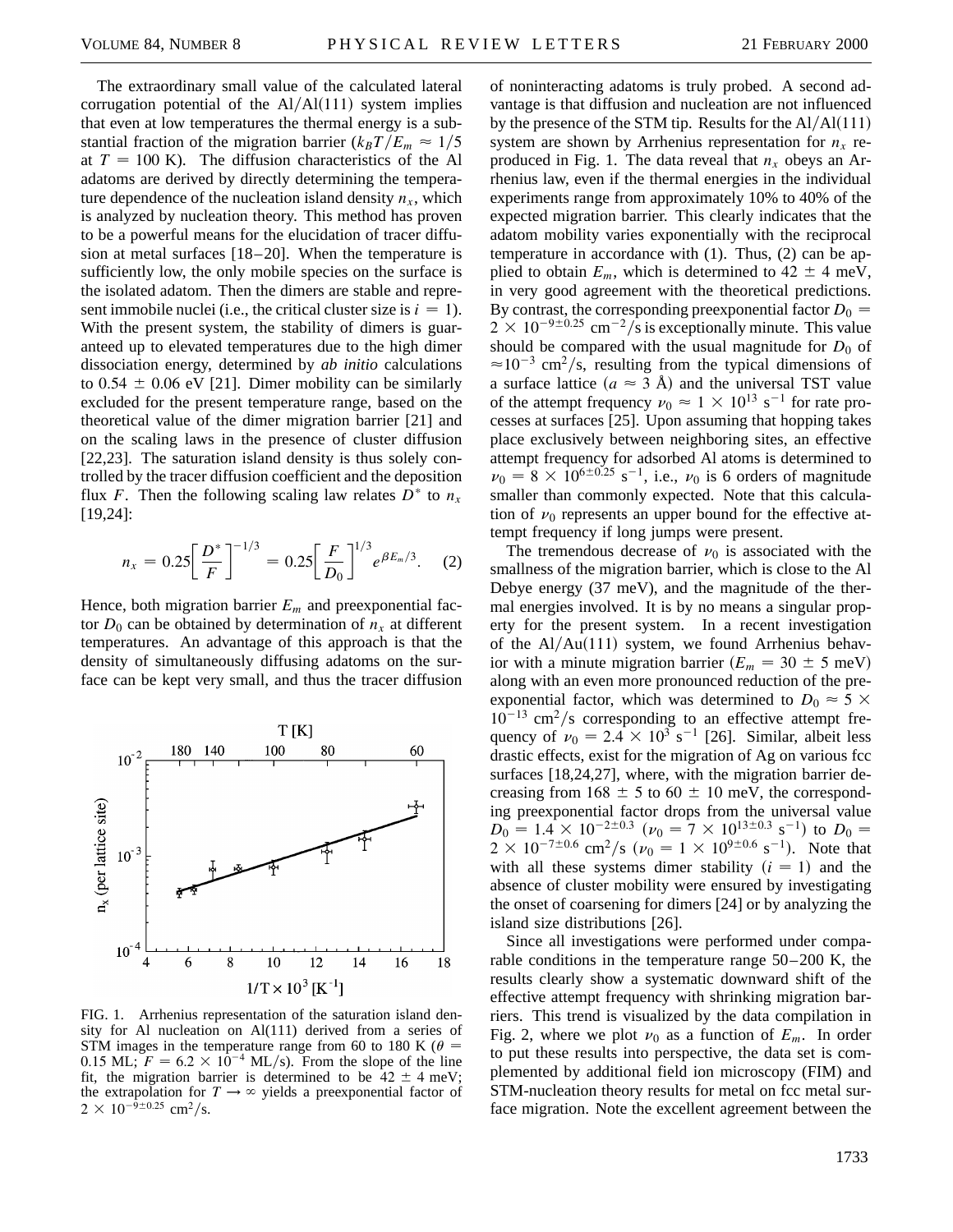

FIG. 2. The effective attempt frequency for intrinsic surface migration of metal atoms on fcc metal surfaces as a function of the migration barrier. In the low-energy regime (*Em* below  $\approx$  100 meV) the dynamics of the rate process is characterized by drastically reduced effective attempt frequencies.

STM and FIM derived migration barriers and prefactors with the  $Pt/Pt(111)$  system [20,28]. The corresponding numerical values are comprised in Table I. The compilation reveals that in the weak corrugation limit a novel regime for the dynamics of surface migration is entered, where drastically reduced effective attempt frequencies prevail. This may suggest a breakdown of TST for the present metal-on-metal systems caused by violation of the condition  $k_B T \ll E_m$  with migration barriers falling below a critical value of  $\approx$ 100 meV and simultaneously coming close to the typical excitation energies of the substrate phonon bath. The increasing reduction of  $\nu_0$  with shrinking migration barriers lends support to this idea.

We note that, as  $E_m$  decreases, one becomes susceptible also to small lateral interactions between diffusing monomers. Kinetic Monte Carlo simulations show that long-range repulsions ranging over several sites can indeed delay island nucleation which leads to an increase in  $n<sub>x</sub>$ and thus perturbs the scaling law (2) (cf. [35]). However, to explain our observations, these interactions would have to gain importance as  $E_m$  decreases, whereas the natural expectation would be that also the lateral interactions scale with  $E_m$ . Consequently, the ensemble of our results can hardly be reconciled with failures of density scaling. The data in Fig. 2 can similarly not be described in terms of a compensation effect for phonon-activated Arrhenius processes as suggested in a molecular dynamics study of surface migration on metals [36]. The curved falloff in the approach of the small barriers does not allow for a reasonable fit with the suggested formulas [36], even when exclusively the STM data are considered. This is presumably related to the smallness of the present barriers, coming close to the characteristic excitation energies. Accordingly, the related molecular dynamics simulations reveal an unusual lowering for the effective attempt frequency in this limit [36].

It should be emphasized that our observations are by no means singular, albeit the reported trend could not be extracted thus far due to a lack of systematic observations. On the one hand, the  $Xe/Pt(111)$  QHAS observation provides evidence that with the thermal energy approaching  $E_m$  the nature of the surface migration mechanism undergoes a severe change [13]. On the other hand, related anomalies in the dynamics of surface diffusion with small barriers have been observed earlier by field emission microscopy for adsorbed Xe on W(110) [37,38], direct STM observations for CO on Cu(110) [39], and, very recently, also by the integral linear optical diffraction technique for

TABLE I. Characteristics of tracer surface migration for metal atoms on fcc metal surfaces. Effective attempt frequencies were obtained via the relation  $D_0 = (1/2d)a^2v_0$ , with  $d = 1, 2$  for one- or two-dimensional diffusion, respectively.

| System                   | $E_m$ [meV]   | $D_0$ [cm <sup>2</sup> /s]    | $\nu_0$ [s <sup>-1</sup> ]    | Method     | Ref.              |
|--------------------------|---------------|-------------------------------|-------------------------------|------------|-------------------|
| Al/Au(111)               | $30 \pm 5$    | $5 \times 10^{-13}$           | $2 \times 10^3$               | <b>STM</b> | $[26]$            |
| Al/Al(111)               | $42 \pm 4$    | $2 \times 10^{-9 \pm 0.25}$   | $8 \times 10^{6 \pm 0.25}$    | <b>STM</b> | present work      |
| Ag on strained $Ag(111)$ | $60 \pm 10$   | $2 \times 10^{-7 \pm 0.6}$    | $1 \times 10^{9 \pm 0.6}$     | <b>STM</b> | $[27]$            |
| Ag/Ag(111)               | $97 \pm 10$   | $4 \times 10^{-5 \pm 0.5}$    | $2 \times 10^{11 \pm 0.5}$    | <b>STM</b> | $[27]$            |
| Rh/Rh(111)               | $160 \pm 20$  | $5 \times 10^{-5 \pm 1}$      | $3 \times 10^{11 \pm 1}$      | <b>FIM</b> | $[29]$            |
| Ag/Pt(111)               | $168 \pm 5$   | $1.4 \times 10^{-2 \pm 0.3}$  | $7 \times 10^{13 \pm 0.3}$    | <b>STM</b> | $[24]$            |
| Pt/Pt(111)               | $260 \pm 10$  | $1 \times 10^{-3 \pm 0.5}$    | $5 \times 10^{12 \pm 0.5}$    | <b>STM</b> | $[20]$            |
|                          | $260 \pm 3$   | $2.0 \times 10^{-3 \pm 0.15}$ | $1.0 \times 10^{13 \pm 0.15}$ | <b>FIM</b> | $[28]$            |
| Ir/Ir(111)               | $289 \pm 3$   | $3.5 \times 10^{-4 \pm 0.15}$ | $2.1 \times 10^{12 \pm 0.15}$ | <b>FIM</b> | $[28]$            |
| Cu/Ni(001)               | $350 \pm 20$  | $6 \times 10^{-5 \pm 0.3}$    | $4 \times 10^{11 \pm 0.3}$    | <b>STM</b> | $[30]$            |
| Pt/Pt(001)               | $470 \pm 10$  | $1 \times 10^{-3}$            | $5 \times 10^{12}$            | <b>FIM</b> | $[31]$            |
| $Pt/Pt(110)$ in [001]    | $690 \pm 70$  | $6 \times 10^{-4}$            | $2 \times 10^{12}$            | <b>FIM</b> | $\left[32\right]$ |
| in $[110]$               | $720 \pm 70$  | $3 \times 10^{-4}$            | $8 \times 10^{11}$            | <b>FIM</b> | $\left[32\right]$ |
| Ir/Ir(110) in [001]      | $710 \pm 20$  | $6 \times 10^{-2}$            | $2 \times 10^{14}$            | <b>FIM</b> | $\left[33\right]$ |
| in $[110]$               | $800 \pm 40$  | $4 \times 10^{-3}$            | $2 \times 10^{13}$            | <b>FIM</b> | $\left[33\right]$ |
| Rh/Rh(001)               | $880 \pm 70$  | $1 \times 10^{-3}$            | $6 \times 10^{12}$            | <b>FIM</b> | [29]              |
| Pt/Rh(001)               | $920 \pm 130$ | $2 \times 10^{-3}$            | $1 \times 10^{13}$            | <b>FIM</b> | [34]              |